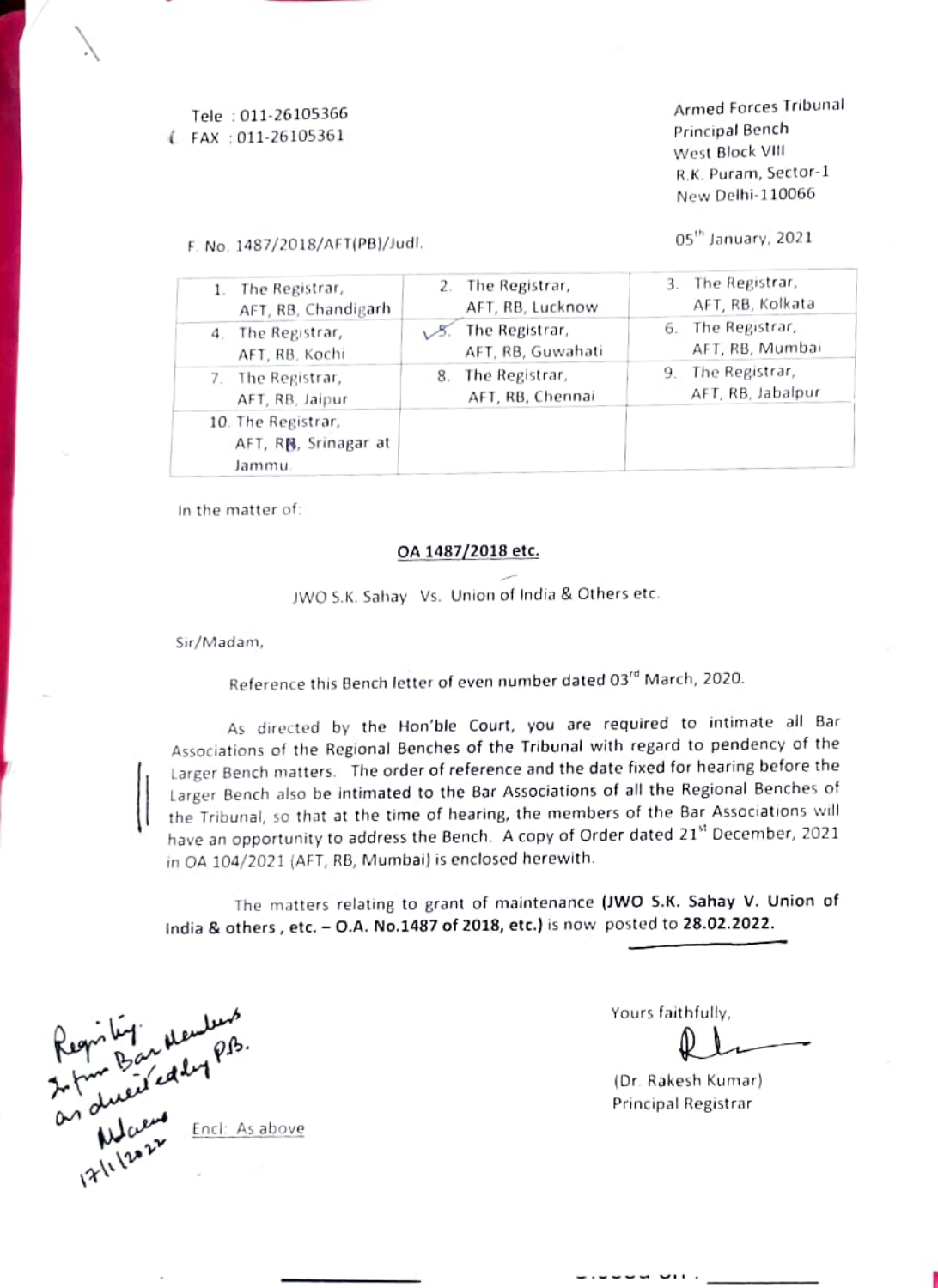### ARMED FORCES TRIBUNAL REGIONAL BENCH, MUMBAI

# (THRO' VIDEO CONFERENCING)

# 3.<br>0.A No.104 of 2021

l.

| Wg Cdr Arjun Singh<br>Versus | Applicant   |
|------------------------------|-------------|
| Union of India and others    | Respondents |

| For Applicant          | Mr. H.S Verma, Advocate                 |
|------------------------|-----------------------------------------|
| <b>For Respondents</b> | Gr Capt Suryabhan Singh, OIC Legal Cell |

## cORAM: HON'BLE MR. JUSTICE RAJENDRA MENON, CHAIRPERSON HON'BLE VICE ADMIRAL P. MURUGESAN, MEMBER (A)

### **ORDER** 21.12.2021

Issue notice to the respondents. Let notice be issued to Respondent No. 5 returnable in four weeks on payment of process fee. List the matter for consideration after the Larger Bench decides the issue of jurisdiction of the Armed Forces Tribunal in matters relating to grant of maintenance (JWO S.K Sahay v. Union of India and others, etc. -O.A No. 1487 of 2018, etc.), which now stand posted to 28.02.2022).

2. The Principal Registrar, Armed Forces Tribunal (PB), New Delhi is directed to intimate all Bar Associations of the Regional Benches of the Tribunal with regard to pendency of the Larger Bench matters. The order of reference and the date fixed for hearing before the Larger Bench also be intimated to the Bar Associations of all the Regional